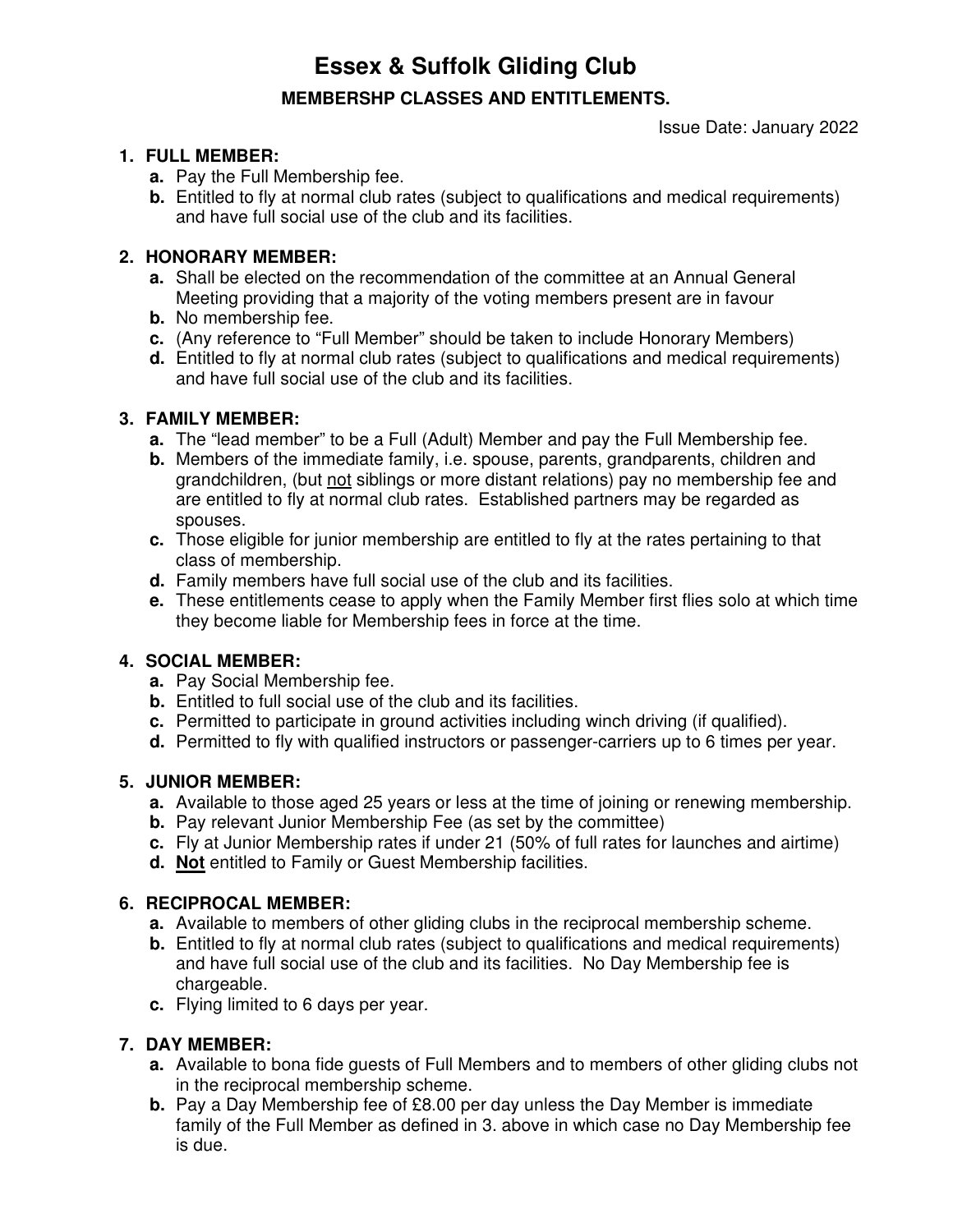- **c.** Entitled to fly at normal club rates (subject to qualifications and medical requirements) and have full social use of the club and its facilities.
- **d.** Flying limited to 6 days per year.

## **8. WINTER MEMBERSHIP**

- **a.** Aimed particularly at members of other clubs which do not operate during the winter.
- **b.** A reduced membership fee is payable for all rights of a Full Member (except voting) for the period 1<sup>st</sup> October to 31<sup>st</sup> March.
- **c.** No reduction is made for joining the scheme after the 1<sup>st</sup> October.

## **9. SINGLE SEATER SCHEME:**

- **a.** Available to both Full and Junior Members.
- **b.** Pay Single Seater Scheme fee in full.
- **c.** Entitled to fly club single seat gliders without airtime charges. Launch fees are payable at the appropriate rate.
- **d.** Can be taken up at renewal time and runs for 12 months.

# **10. FIXED PRICE SCHEME:**

- **a.** Only available on first joining to both Full and Junior Members.
- **b.** Available to Adults and Juniors over 21 and under 25 for first year of membership. Entitled to fly with qualified instructors in club two-seaters or solo without launch or airtime charges airtime charges for up to 12 months
- **c.** Available to Juniors under 21 for the first two consecutive years of membership. Entitled to fly with qualified instructors in club two-seaters or solo without launch or airtime charges airtime charges for up to 24 months
- **d.** Pay annual fee including membership.
- **e.** Monthly payment options available.
- **f.** Juniors in the second year of the scheme are limited to three launches each day.
- **g.** Flights are limited to 1 hour. Flight times in excess of this limit are chargeable at normal rates.

# **11. VOTING RIGHTS:**

Full Members, Junior Members, Temporary Members and Honorary Members are entitled to vote on motions presented to the club at the Annual General Meeting or any Extraordinary General Meeting. Other classes of membership may address the meetings but do not have voting rights. Junior members will not vote on the setting of the full membership subscription rate.

# **12. REJOINING ADMINISTRATION FEE:**

Chargeable (at the discretion of the Membership Secretary) to any lapsed member of any class re-joining after a break of 3 months or more.